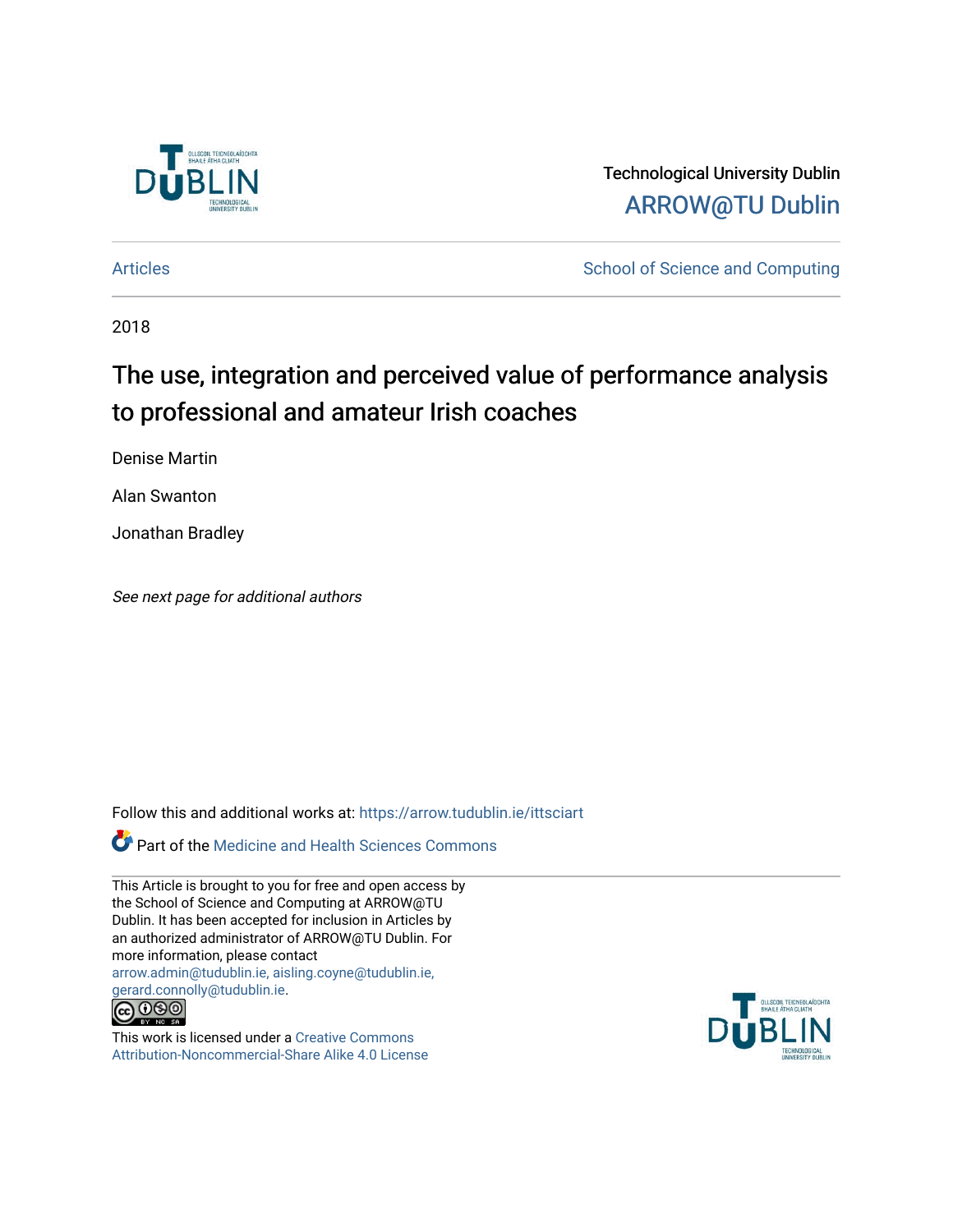### Authors

Denise Martin, Alan Swanton, Jonathan Bradley, and Denise McGrath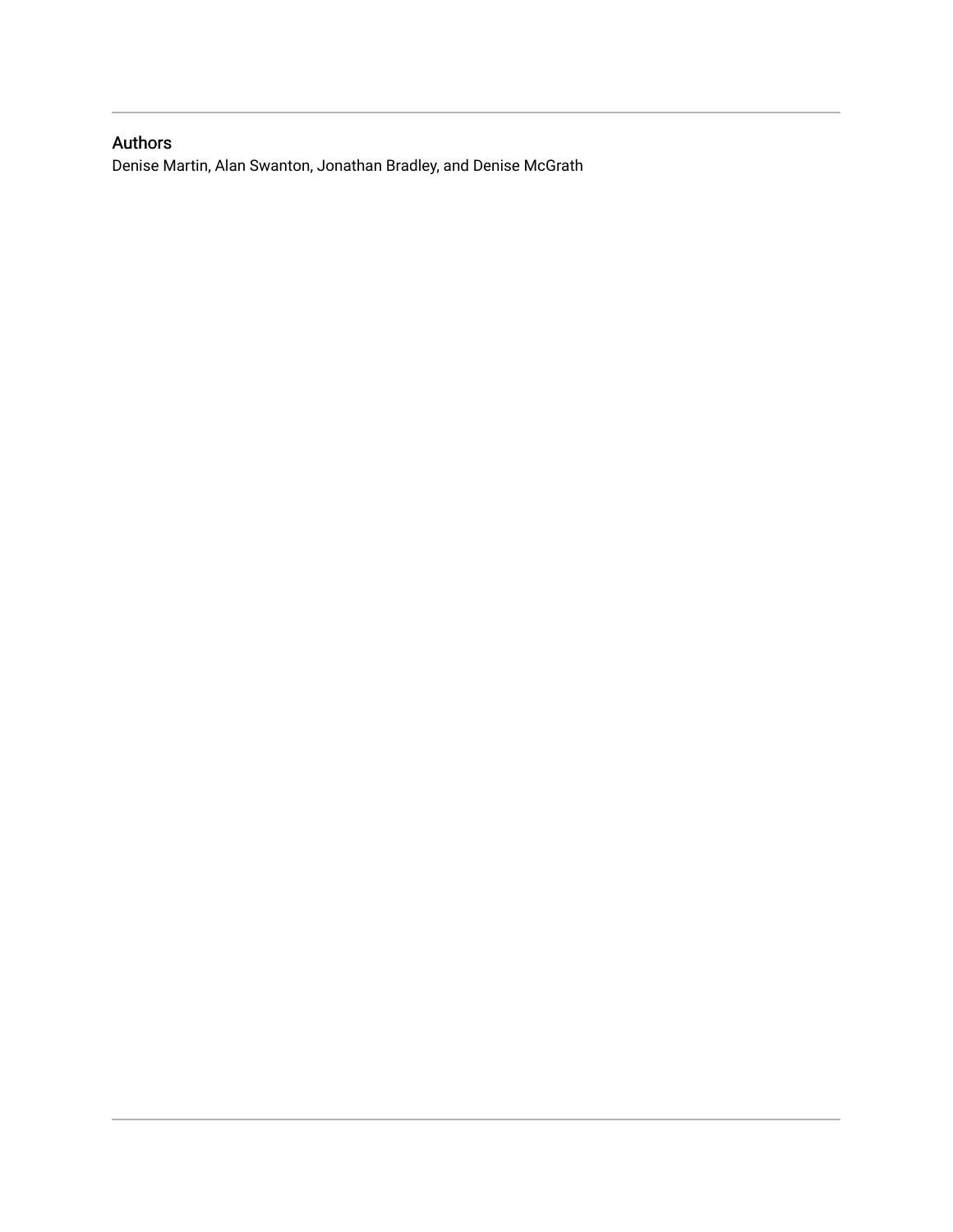#### International Journal of Sports Science & Coaching

## The use, integration and perceived value of performance analysis to professional and amateur Irish coaches

International Journal of Sports Science & Coaching 2018, Vol. 13(4) 520–532 ! The Author(s) 2018 Reprints and permissions: [sagepub.co.uk/journalsPermissions.nav](https://uk.sagepub.com/en-gb/journals-permissions) DOI: [10.1177/1747954117753806](https://doi.org/10.1177/1747954117753806) <journals.sagepub.com/home/spo>



Denise Martin<sup>1,2</sup>, Alan Swanton<sup>3</sup>, Jonathan Bradley<sup>4</sup> and Denise McGrath<sup>2</sup>

#### Abstract

Research into the perceptions, practices and engagement of coaches with performance analysis is fundamental to informing the continued development of the discipline and its practitioners. The aim of this study was to survey a large sample of coaches of varying profiles, regarding their use and integration of performance analysis, to explore its perceived value and barriers to its use. Survey data were analysed from 538 Irish coaches qualified at Level 1 and above (82% male), from 37 sports. A spectrum of coaches' engagement with performance analysis, ranging from no formal performance analysis (49%), to coaches doing their own analysis (coach-as-analyst, 38%) and coaches with analystsupport (13%) was observed. The Level 2 coaching qualification was a key distinguisher between coaches using and not using performance analysis. Significant differences exist between the practices of coaches with and without analystsupport. Coaches with analyst-support are more likely to have regular access to video, spend more time analysing, regularly use performance analysis to inform training and use computerised analysis software. Barriers to the use of performance analysis varied along the spectrum of performance analysis engagement. This research can underpin future developments in coach and analyst education that will optimise the systematic use of PA across all levels of sports performance.

#### Keywords

Coaching process, coach qualifications, notational analysis

#### Introduction

Observation and analysis were placed firmly at the heart of the coaching process by Franks et al.<sup>1</sup> Since then, the need for systematic analysis of sport has led to the emergence of the discipline of performance analysis (PA). PA has been defined as the systematic and objective observation of actual sports performance in order to inform the coaching process.<sup>2</sup> While PA has been widely adopted by coaches at all levels, $3$  the precise nature of coaches' interactions with PA is currently unknown. For example, it is not clear what characterises coaches who actually use PA, or how access to analyst-support changes coaching practice. The evolution of the PA discipline has brought forth a new professional: the applied performance analyst, a practitioner who works to inform the coach's decision making process.<sup>4</sup> Real world research into the perceptions, practices and engagement of coaches with PA is fundamental to informing the continued development of the discipline and its practitioners.<sup>5</sup>

Investigations into coach and athlete perceptions of PA have concentrated mainly on elite sport and known users of PA. Several single subject case stu $dies<sup>6-9</sup>$  have provided rich insight and analysis of the motivations of elite coaches in using PA, the reality of their practice and how it is received by elite athletes. Broader investigations have examined the perceptions and practices around PA of elite soccer coaches,

#### Corresponding author:

Denise Martin, Institute of Technology Blanchardstown, Blanchardstown Road North, Dublin 15, Ireland. Email: denise.martin@itb.ie

Reviewer: Ryan Groom (Manchester Metropolitan University, UK)

<sup>&</sup>lt;sup>1</sup>School of Business, Institute of Technology Blanchardstown, Dublin, Ireland

<sup>&</sup>lt;sup>2</sup>School of Public Health, Physiotherapy and Sports Science, University College Dublin, Dublin, Ireland

<sup>&</sup>lt;sup>3</sup>Sport Ireland Institute, Dublin, Ireland

<sup>&</sup>lt;sup>4</sup> Department of Sport, Media and Marketing, IT Carlow, Co. Carlow, Ireland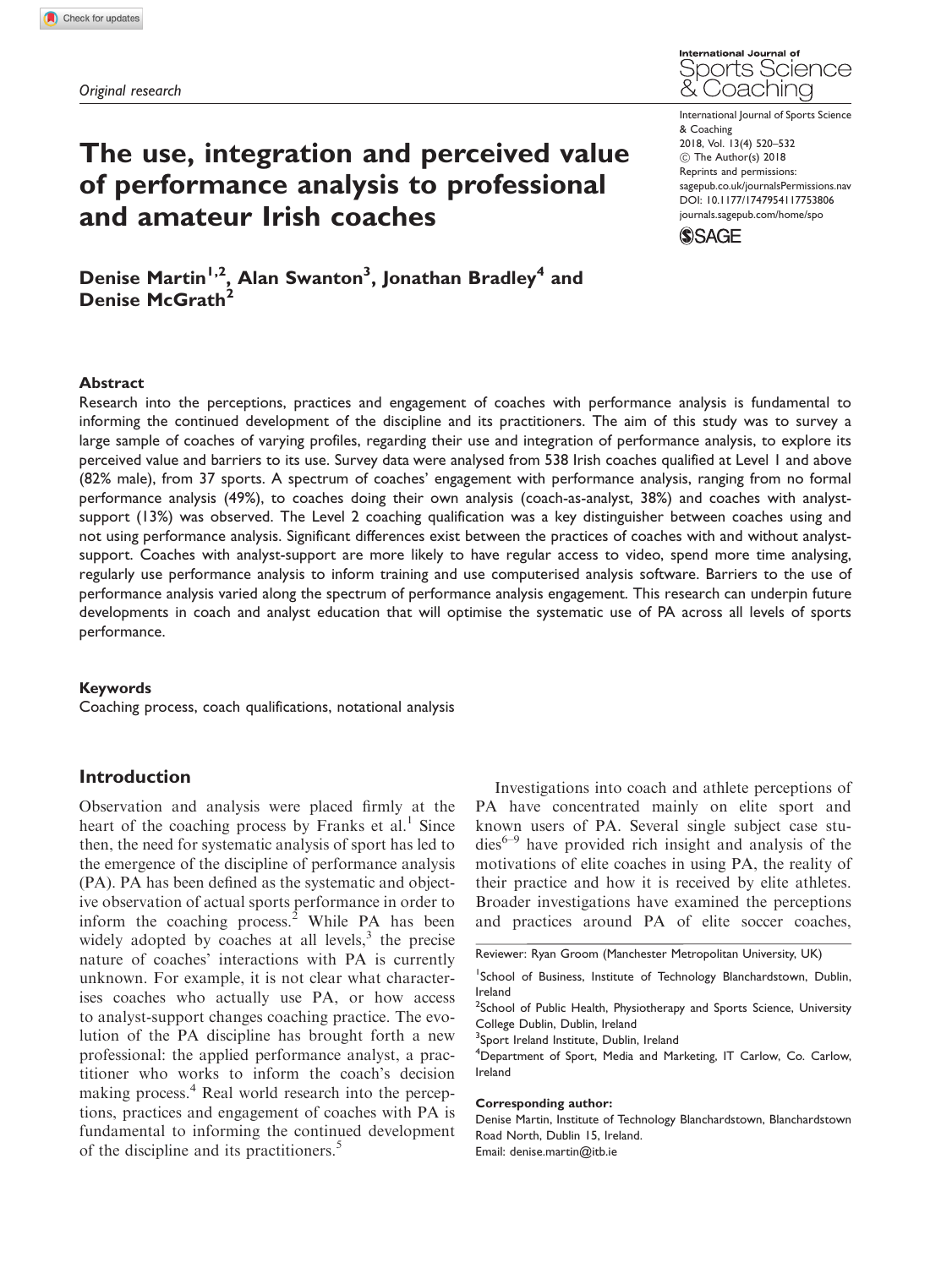players and analysts, <sup>10–13</sup> elite rugby players, <sup>14</sup> elite swimming coaches<sup>15</sup> and recreational badminton coaches.<sup>16</sup> The only multi-sport survey undertaken by Wright, Atkins and Jones,<sup>17</sup> investigated how PA tools were used by 46 professional and semi-professional coaches, known to be using PA, and working in hockey, soccer, basketball, rugby league and union. The extent to which coaches in general engage with PA is not known, nor are the factors associated with PA use. Identification of such factors can facilitate a much greater understanding of profiles of coaches using PA and their potential needs.

It has proven difficult to quantitatively determine the impact that PA alone has on sports performance<sup>18,19</sup> as there are a myriad of other factors at play, such as the quality of opposition, the importance of the competition, home advantage and so on. $^{20}$  Research examining coaches' opinions of PA using interviews or surveys can act as a surrogate measure of the value of PA. Generally, studies have reported that the coaches' perceptions of PA are positive.<sup>11,13</sup> Wright and colleagues<sup>'17</sup> survey of 46 semi/professional coaches found that 91% valued PA as important or essential to their coaching practice; however, they reported that the coaches felt their National Governing Bodies valued PA considerably less (59%). Our study will investigate this in an Irish context across a significantly larger cohort of coaches.

Video feedback has been employed by coaches aiming to improve athlete performance through facilitating learning, changing behaviour, improving efficacy and increasing motivation.<sup>21</sup> As the delivery of feedback is fundamental to the effectiveness of PA, the perceptions of athletes and coaches<sup>7,8,10,13,14,22</sup> and the intricacies of the video feedback process itself have been investigated.<sup>6,21,23,24</sup> It is difficult to try to evaluate the extent of integration of PA into coaching practices as every coach and coaching context is unique. Wright and colleagues $17$  used several metrics as a guide to judge the degree to which PA was systematically integrated into professional and semiprofessional coaching practices. These metrics can be directly aligned to Franks et al.'s<sup>1</sup> model of the coaching process and included; the use of a PA tool to assist observation, regular access to video, considerable time spent reviewing and analysing, the use of statistics to catalogue performance and the use of PA to inform planning and training on a regular basis. Models of systematic integration of PA described in soccer, rugby and netball<sup>14,25,26</sup> highlight the consistent roles played by computerised analysis tools and opposition analysis in contemporary team preparation. However, the extent of the systematic use of PA across a broad range of coaching qualification and experience profiles, and a wide range of sports is currently not known.

It is important to identify the perceived barriers to coaches' use of PA in order to understand how best the discipline of PA can be progressed. Time and cost were identified as key issues in several studies $11,15,17$  while knowledge of technology, $15$  and how to integrate PA effectively for novice users were also seen as barriers.<sup>16</sup> O'Donoghue and Mayes<sup>25</sup> have highlighted how technology is changing PA practice. The recent proliferation of PA 'apps' and the use of online platforms to share feedback would support this assertion; however, little research exists examining their use in coaching practice. This study seeks to investigate these issues with a long-term view to 'future-proofing' the optimisation of the PA process.

The purpose of this study was therefore to establish the level of engagement with PA among coaches, the profiles and factors associated with coaches using PA and how they integrate it into their coaching practice. It will also investigate the perceived value of PA to coaches and barriers to its use. This PA usage information gathered across a diverse cohort of Irish based coaches will be of value to a number of different stakeholders in the sports performance eco-system, including National Governing Bodies of various sports, coach and PA educators, researchers and practitioners, and commercial enterprises. This research is of particular interest to the Sport Ireland Institute and Sports Institute Northern Ireland to inform decision making around plans for future PA service provision in Irish sport, thus a cohort of Irish coaches was recruited.

#### Methods

A questionnaire was devised by three performance analysts with 27 accumulative years' experience in the field. The questionnaire was piloted in a subset of the target population (nine qualified coaches who were also part of a PA Special Interest group). These individuals were chosen because of their knowledge of both the coaching and PA arenas. The questionnaire that was piloted was based on the validated tool used by Wright et al.<sup>17</sup> (a study based on 46 semi-professional and professional coaches), with minor proposed adaptations to a number of questions for use in a broader coaching context. These proposed adaptations were discussed within the pilot group and some were subsequently disregarded. The data reported here are based exclusively on Wright et al.'s tool, with two additional questions on barriers to use of PA and PA training needs.

The self-administered online questionnaire was hosted on Survey Monkey and took approximately 20 min to complete. The majority of questions were closed and pre-coded. In order to establish the views of Irish coaches, the survey was distributed to a sample of 12,500 coaches from the Coaching Ireland database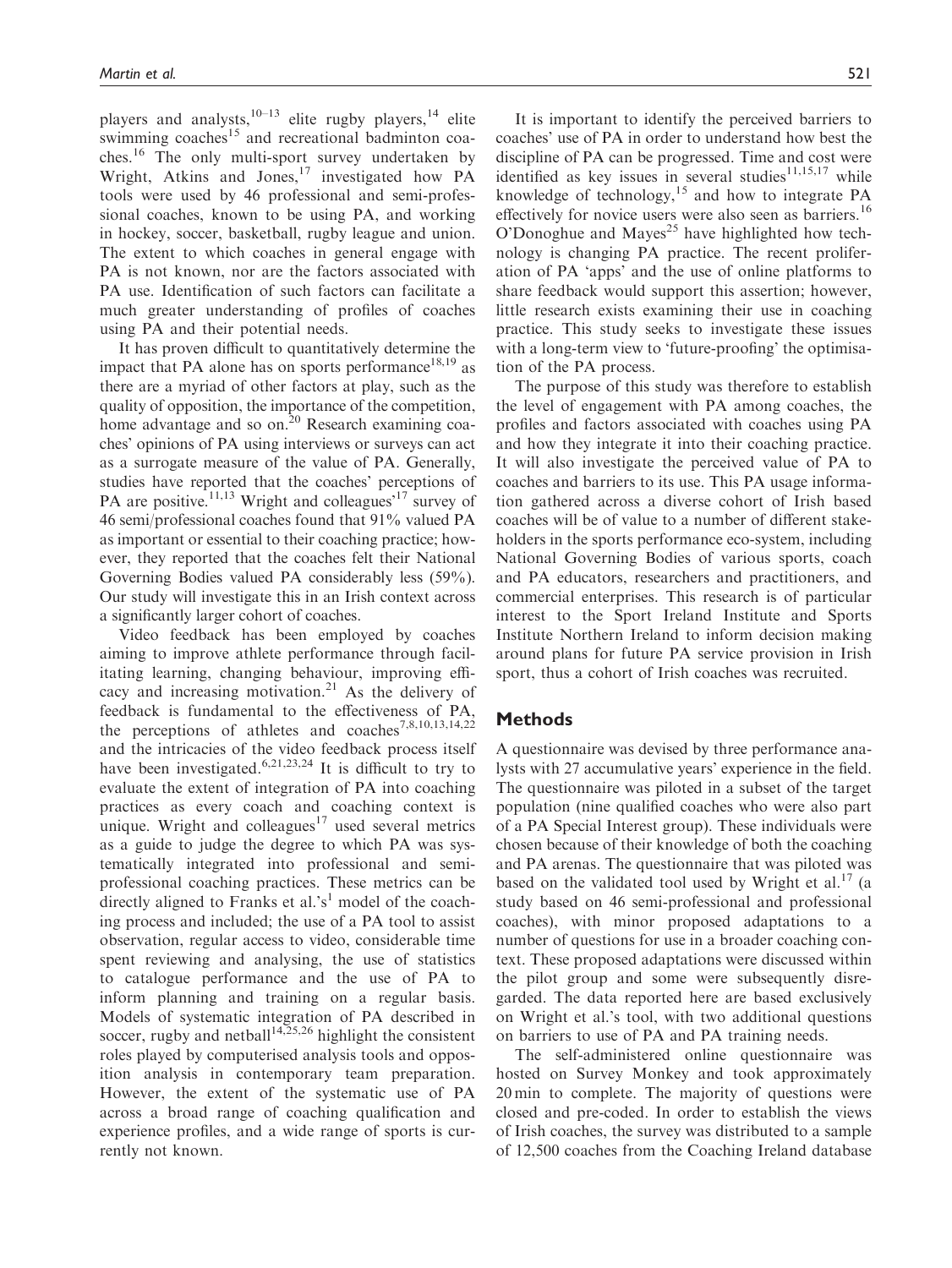via email. This is a central database providing access to all coaches who have undertaken coaching qualifications in Ireland, thus a broad cross-section of the coaching population. From a total of 766 responses, 121 incomplete responses were excluded as were 107 responses from coaches who did not meet the inclusion criteria of holding Level  $1+$  qualifications, leaving 538 responses for analysis. The survey was approved by the ethics committee of the lead author's institution and satisfied the conditions of the Helsinki Declaration.

To facilitate succinct reporting here, the data were broken down into primary outcomes of interest which included (1) profile information (i.e. demographics, coaching experience and qualifications), (2) use and integration of PA, (3) perceived value of PA, (4) barriers to the use of PA. Four questions relating to key performance indicators were omitted from analysis due to perceived confusion around terminology. The Chi-Square test was used to test for association between a range of variables such as coaching qualifications and the proportion of coaches using PA. Mann Whitney U tests were used to compare variables where responses used ordinal scales. A significance level of 0.05 was used for all analyses. Statistical analyses were carried out using SPSS (version 20.0, IBM Corp.).

#### **Results**

#### Profile of coaches engaged with PA

The median age range for the group was 40–49 years old and 82% of the respondents were male. Coaches from 37 sports responded to the survey, 54% team sports coaches, 46% individual sports. Seven sports made up 72% of the cohort, these were: Gaelic Games (27%), Athletics (15%), Soccer (9%), Rowing  $(6\%)$ , Hockey  $(6\%)$ , Rugby  $(5\%)$  and Basketball  $(4\%)$ .

A statistically significant association was observed between the use of PA and increased coaching experience ( $\chi^2 = 52.7$  P = 0.00); level of coaching qualification  $(\chi_6^2 = 79.7 \ P = 0.00)$ ; level of athlete coached  $(\chi_1 0^2 =$ 135.9  $P = 0.00$ ); hours per week coaching  $(\chi_{\frac{8}{5}}^2 = 90.2$  $P = 0.00$ ); and remuneration Status  $x_8^2 = 59.2$  $P = 0.00$ ) (Table 1). An examination of the

| Variable                | Category                         | % Total         | % No formal<br>analysis | % Coach as<br>analyst | $%$ Coach $+$ analyst<br>support |
|-------------------------|----------------------------------|-----------------|-------------------------|-----------------------|----------------------------------|
| Years coaching          | Less than 5 years                | 30              | 20                      | 8                     | 2                                |
|                         | 6-10 years                       | 31 <sup>a</sup> | 16 <sup>a</sup>         | 12 <sup>a</sup>       | 3                                |
|                         | $11-15$ years                    | 12              | 4                       | 6                     | 3 <sup>a</sup>                   |
|                         | More than 15 years               | 27              | 9                       | 12                    | 6                                |
| Highest level of        | Elite senior                     | 8               |                         | $\mathbf{H}$          | 29                               |
| athlete coached         | Elite age grade                  | 9               | 5                       | 12                    | 15                               |
|                         | High performance Senior          | 4               | 8                       | $ 9\rangle$           | 26 <sup>a</sup>                  |
|                         | High performance Age grade       | 8               | 17                      | 23 <sup>a</sup>       | $\mathbf{H}$                     |
|                         | University/school                | $12^a$          | 13                      | 13                    | 6                                |
|                         | Club competing at local level    | 38              | 56 <sup>a</sup>         | 24                    | $\overline{13}$                  |
| Coaching qualifications | NGB Level 1                      | 48              | 32 <sup>a</sup>         | 12                    | 3.                               |
|                         | NGB Level 2                      | 33 <sup>a</sup> | 12                      | 16 <sup>a</sup>       | 5 <sup>a</sup>                   |
|                         | NGB Level 3                      | 12              | 4                       | 7                     | 2                                |
|                         | NGB Level 4                      | 7               |                         | 3                     | 2                                |
| Hours/week coaching     | Up to 5 h per week               | 41              | 21                      | $\perp$               | 2                                |
|                         | 6-10 h per week                  | 27 <sup>a</sup> | 13 <sup>a</sup>         | 11 <sup>a</sup>       | 4                                |
|                         | II-I5 h per week                 | 15              | 4                       | 8                     | 3 <sup>a</sup>                   |
|                         | 16-20 h per week                 | 7               | $\overline{2}$          | 4                     |                                  |
|                         | More than 20 h per week          | $\overline{10}$ | 3.                      | 4                     | 4                                |
| Remuneration status     | Volunteer - Unpaid               | 60 <sup>a</sup> | 37 <sup>a</sup>         | 9                     | 4                                |
|                         | Volunteer with expenses          | $\mathbf{H}$    | 3                       | 6 <sup>a</sup>        | 3.                               |
|                         | Part time paid coaching position | 17              | 6                       | 7                     | $4^a$                            |
|                         | Full time paid coaching position | 12              | 4                       | 6                     | 3                                |

Table 1. Profile of coaches expressed in terms of the performance analysis engagement spectrum.

Note:  $N = 538$ .

<sup>a</sup>The median value for that cohort.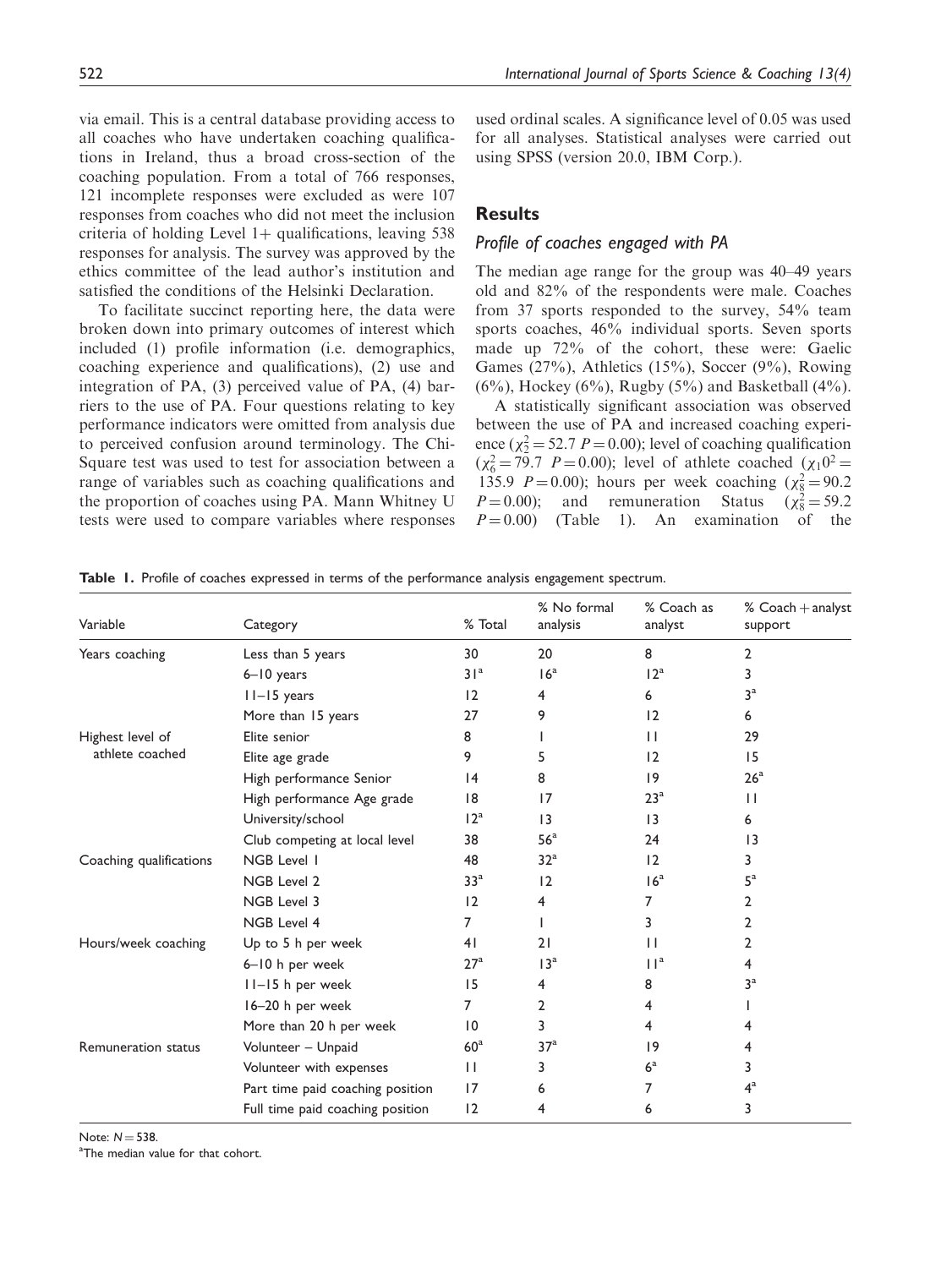demographic factors differentiating coach-as-analysts and those with analyst-support showed the latter group were more experienced, coached more hours per week and worked with more talented athletes.

#### A spectrum of engagement with PA

The survey found evidence of a spectrum of coaches' engagement with PA. The spectrum ranges from those coaches who use no formal analysis (49%), to those coaches using PA tools to carry out their own analysis (38%) and finally to coaches who have access to a performance analyst (13%). The latter two groups were labelled coach-as-analyst and coach with analyst-support, respectively highlighting the two differing modes of PA delivery. The range and variation in the use of PA within coaching practices which was evident from the survey suggests a spectrum of PA engagement with PA from users to non-users. However the findings also highlight another dimension within PA users: the degree to which the use of PA could be said to be highly systematic as seen in professional contexts. The 'length' and 'breadth' of the spectrum is represented in Figure 1. The practices of four coaches who responded to the survey are included as a means of illustrating the breadth of practice which was reported within each cohort.

PA practice among coaches. When asked to provide details of the elements of PA to which they had access, it is apparent (Table 2) that a greater proportion of coaches with analyst-support have access to the core PA elements such as video and edited clips, compared to the coach-as-analyst group. They also have access to an extended range of PA elements, for example, motivational compilations and opposition analysis.

A breakdown of the variety of PA tools coaches used (Figure 2) shows the contrast in PA tools used by the two cohorts. Dartfish was the most popular brand (24%), followed by SportsCode (13%); Kinovea (7%) and Focus X2 (5%). The use of Qunitic, Nac Sport, Motionview, Longomatch, Cricketstat, and Kandle was also reported. Many coaches used apps in conjunction with other technology (Figure 3). Ubersense and CoachesEye were the most commonly named apps by respondants. A small minority of coaches (2%) used sports analysis companies; Opta, Prozone, Winsplits and Crossover to supply data, while 5% opted for analysis and video sharing platforms Performa Sports, Sprongo and iCoda. Various timing and route tracking tools were identified including Garmin, MapMyRide, videoPeikko, Routegadge, and Freelap. Cycling coaches reported measuring power output using Powertap and SRM power meters.

When asked specifically how often they have access to video post-performance, the findings (Figure 4) highlight a significant difference in video access between those with and without analyst-support  $(U = 3185.5, P = 0)$ . The data also demonstrate a general lack of video access for all coaches; only 40% of



Figure 1. Schematic representation of the spectrum of coach engagement with PA with examples illustrating where coaches may place on the spectrum. Coach A – Basketball coach-as-analyst: coaches club athletes, 1 h spent analysing per performance, PA does not inform training, uses hand notation, never has access to video, feels PA is not important in influencing behaviour change. Coach B – Field hockey coach-as-analyst: coaches elite age grade athletes, 6 h $+$ spent analysing per performance, PA regularly informs training, uses analysis software & Apps, regular access to video, uses opposition analysis and motivational compilations. Coach C – Rowing coach with analyst support: coaches elite senior athletes,  $2 h+$  spent analysing per performance, PA rarely informs training, uses analysis software & Apps, rarely has access to video, feels PA is essential in influencing behaviour change. Coach D – Hurling coach with analyst support: coaches high performance senior athletes, 6 h+ analysing per performance, PA regularly informs training, uses analysis software & Apps, regular access to video, uses opposition analysis and motivational compilations. PA: performance analysis.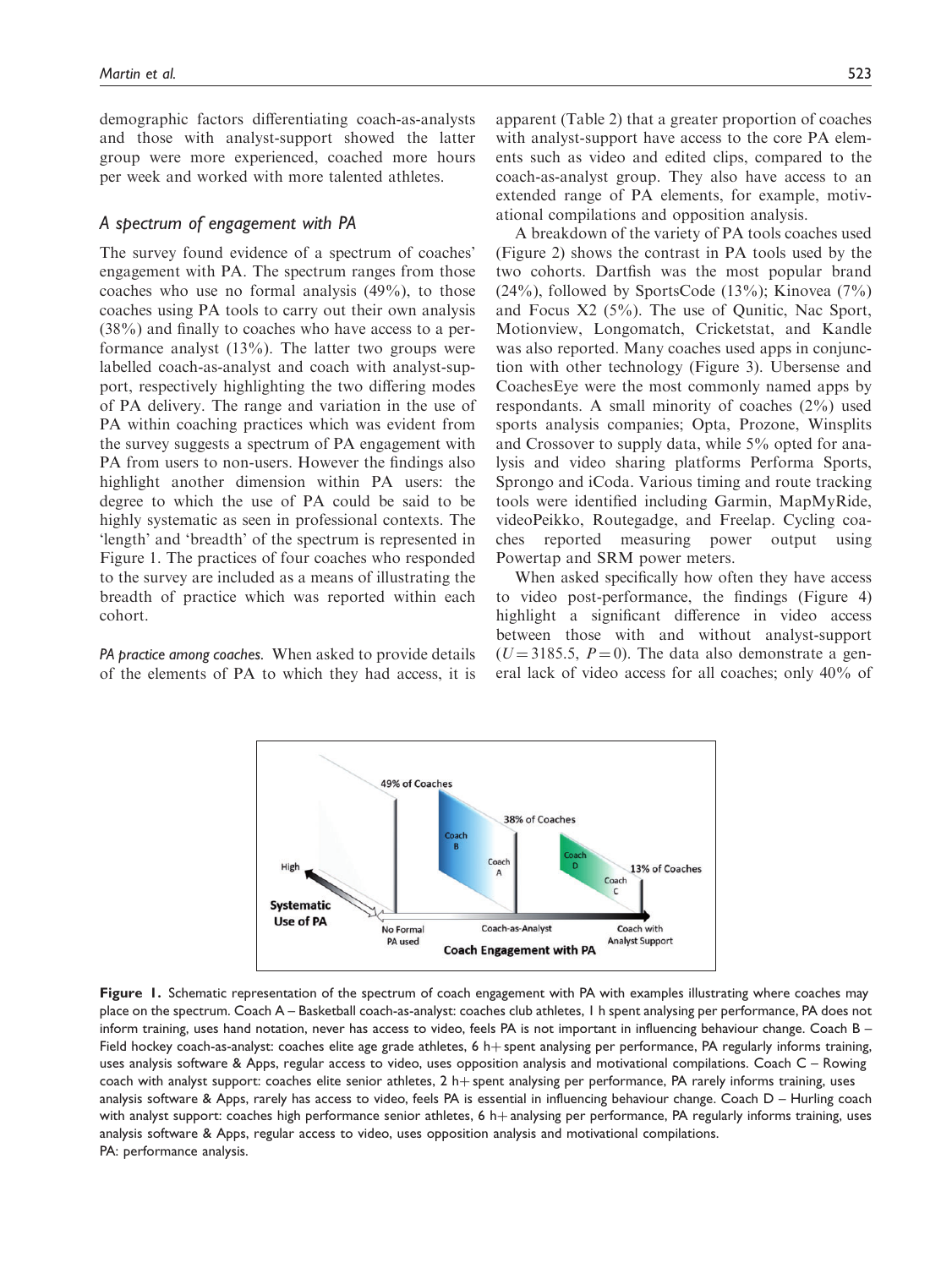| Element of PA                                                         | % Coach<br>as analyst | $%$ Coach +<br>analyst support | P value |
|-----------------------------------------------------------------------|-----------------------|--------------------------------|---------|
| View video of full game                                               | 37                    | 68                             | 0.00    |
| Use video clips to feedback to team/individuals/units of the team     | 51                    | 83                             | 0.00    |
| View edited clips from the game/performance                           | 25                    | 58                             | 0.00    |
| View edited clips of specific athletes                                | 20                    | 46                             | 0.00    |
| Use video clips to feedback to other coaches or support staff members | 26                    | 51                             | 0.00    |
| View video of opposition before a game/performance                    | 19                    | 47                             | 0.00    |
| Quantitative match data <i>i.e.</i> match statistics                  | 44                    | 57                             |         |
| Motivational compilation                                              | 22                    | 40                             | < 0.002 |
| Live coding/tagging analysis during performance                       | 9                     | 29                             | 0.00    |
| Technical analysis of specific actions                                | 44                    | 47                             |         |
| Multiple angles of same performance                                   | $\mathsf{L}$          | 4                              |         |
| Feedback shortly after performance (within 24h)                       | 31                    | 36                             |         |
| Half time feedback using video footage                                | 4                     | $\mathbf{H}$                   | < 0.015 |
| Half time feedback using match statistics                             | 22                    | 38                             | < 0.008 |
| Not applicable                                                        | 9                     |                                |         |

#### Table 2. PA elements to which coaches using PA had access.

Note:  $N = 272$ ; 72 coaches with analyst support. P values relate to Chi-Squared test. PA: performance analysis.



Figure 2. Range of performance analysis tools used by coaches with and without access to an analyst.  $N = 272$ , 72 coaches with analyst support.

coach-as-analysts have regular access to video, rising to 71% of coaches using an analyst.

How PA information is received and interpreted is critical to its potential impact. Coaches with analystsupport received significantly more information  $(\chi^2_4 = 57.2 \ P = 0; \text{ Figure 5}) \text{ than coach-as-analysis and}$ had more access to edited video and combinations of video and statistical feedback. These coaches also spent significantly more time reviewing the information provided than coaches without analyst-support  $(U = 4730.5, P = 0;$  Figure 5).

Several of the survey questions addressed the integration of PA into the coaching process in terms of its role in planning and influencing tactical and technical strategies (Table 3). The responses show PA is used mostly for short term planning by coaches and no significant differences exist between those with and without analyst-support. Both groups felt PA was important in affecting technical or tactical changes in athletes, with 77% of coach-as-analysts and 90% of coaches with analyst-support stating it was essential or very influential.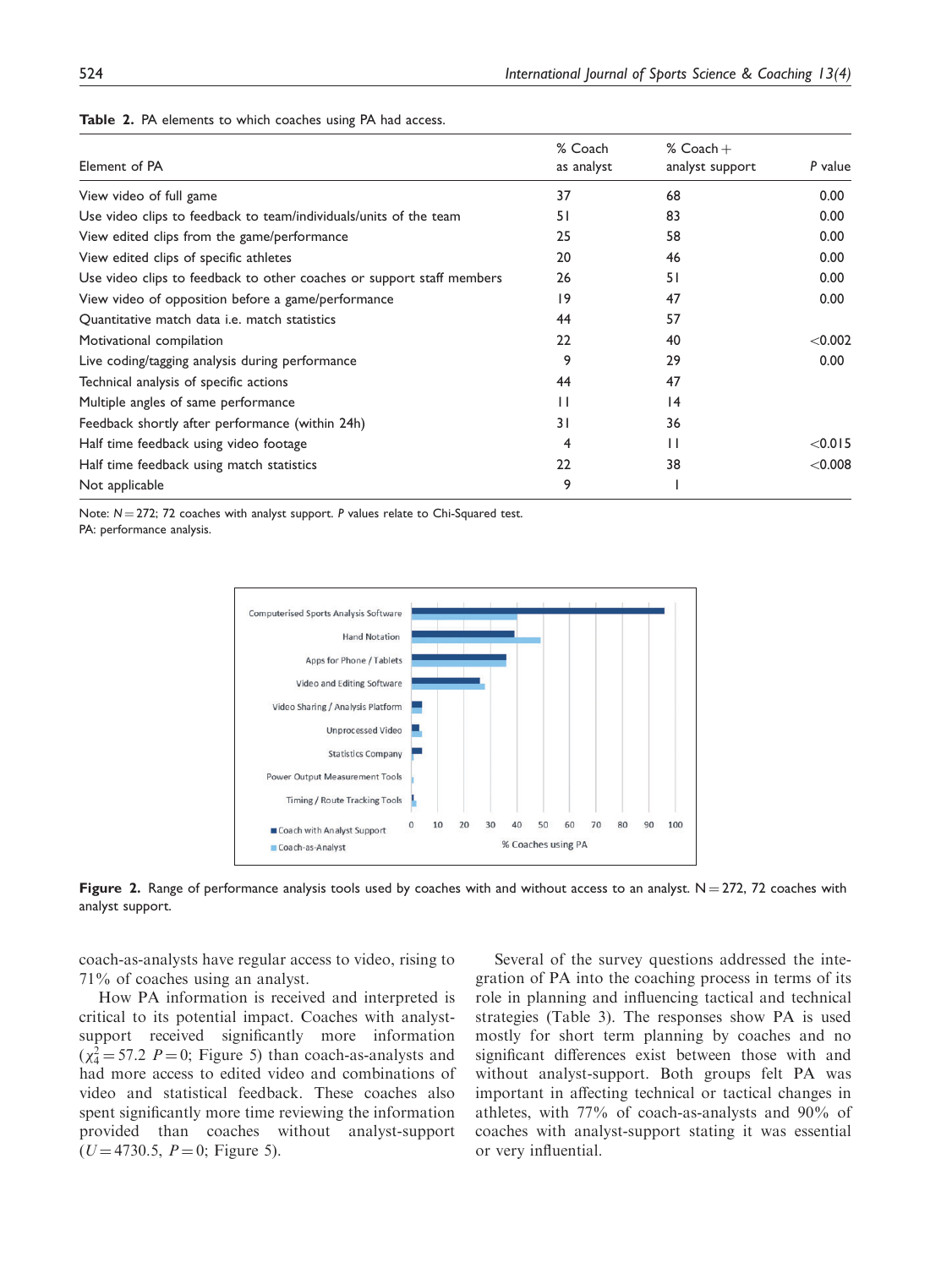Coaches were asked about the extent to which the elements of PA they used inform the content of their training sessions (Figure 6). Coaches with analystsupport used PA information more often to inform the content of their training.

#### Value of PA to coaches

When asked to place a value on the use of PA and the services of a performance analyst, the majority of coaches valued PA as important to essential (Figure 7).



Figure 3. Coaches' use of apps in conjunction with other technology.  $N = 98$ 

However this was not matched by their assessment of how their sporting organisations valued PA, based on the coaches' observed commitment of money and resources. When asked if they would like to use more PA within their coaching, 94% of coaches said yes.

#### Barriers to using PA

The entire cohort of coaches recorded the factors which they felt were barriers to using PA (Table 4). Knowledge (32%) was the key issue identified by coaches using no formal PA. Cost (of software, hardware and personnel) and time taken to analyse/interpret information were the other key issues highlighted by non-PA users and both of these factors increased significantly for coaches using PA. Finally all coaches were asked if they would like training on how to integrate PA effectively into their coaching and the majority answered yes (86%).

#### **Discussion**

#### Spectrum of PA engagement

The purpose of this research was to gain an insight into the level of engagement of a broad cross-section of coaches with PA, and how they integrated it into their practice. Additionally, we sought to assess the perceived value of PA and identify barriers to its use. The findings demonstrate the existence of a spectrum of coaches' engagement with PA. The spectrum ranges from those who use no formal PA (49%), to those who do their own analysis – 'coach-as-analysts'  $(38\%)$ and coaches who engage the support of a performance analyst (13%). There is evidence of a range of PA practices within each user group, for example some



Figure 4. The frequency of post-performance video provision to coaches using performance analysis with and without an analyst (rarely, 2–3 times per year; occasionally, 1–2 times per month; often, after most performances).  $N = 272$ , 72 coaches with access to an analyst. \* Indicates median response of coach-analysts. † Indicates median response of coaches with analysis support.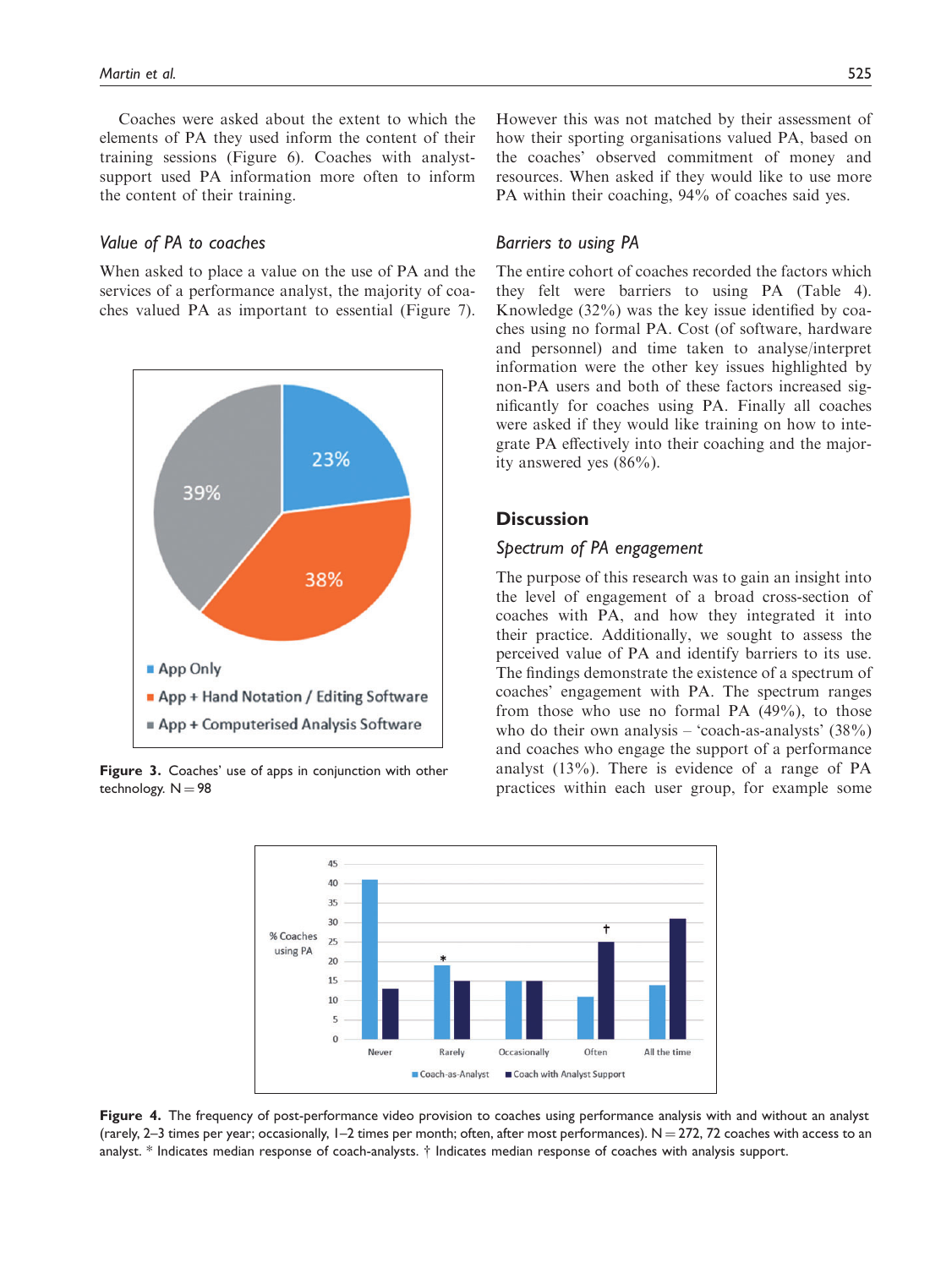

Figure 5. The type of feedback provided to coaches doing performance analysis with and without an analyst and the time they spent reviewing it.  $N = 272$ , 72 coaches with analyst support. \* Indicates median response of coach-analysts.  $\dagger$  Indicates median response of coaches with analyst support.

|  |  | Table 3. Integration of PA into the coaching process - responses of coaches who use PA. |  |  |  |  |  |  |  |  |  |  |  |
|--|--|-----------------------------------------------------------------------------------------|--|--|--|--|--|--|--|--|--|--|--|
|--|--|-----------------------------------------------------------------------------------------|--|--|--|--|--|--|--|--|--|--|--|

| Question                            | Response                                               | % Coach<br>as analyst | $%$ Coaches $+$<br>analyst support |
|-------------------------------------|--------------------------------------------------------|-----------------------|------------------------------------|
| Does the PA information             | Short term planning                                    | 60                    | 61                                 |
| you receive inform                  | Medium term planning                                   | 50                    | 47                                 |
| your planning?                      | Long term planning                                     | 36                    | 40                                 |
|                                     | Change your strategy for the next<br>match/performance | 34                    | 38                                 |
|                                     | Influence your training plans<br>for the next week     | 61                    | 67                                 |
|                                     | Not applicable                                         | 6                     |                                    |
| How influential is PA information   | Essential                                              | 44                    | 49                                 |
| in developing/introducing changes   | Very                                                   | 33 <sup>a</sup>       | 41 <sup>a</sup>                    |
| in playing style/tactics/individual | Fairly                                                 | 16                    | $\overline{10}$                    |
| technique?                          | Not very                                               | 6                     | 0                                  |
|                                     | Not at all                                             | 6                     | 0                                  |
|                                     | Not applicable                                         | 3                     | 0                                  |

Note:  $N = 272$ ; 72 coaches with analyst support.

PA: performance analysis.

<sup>a</sup>The median response.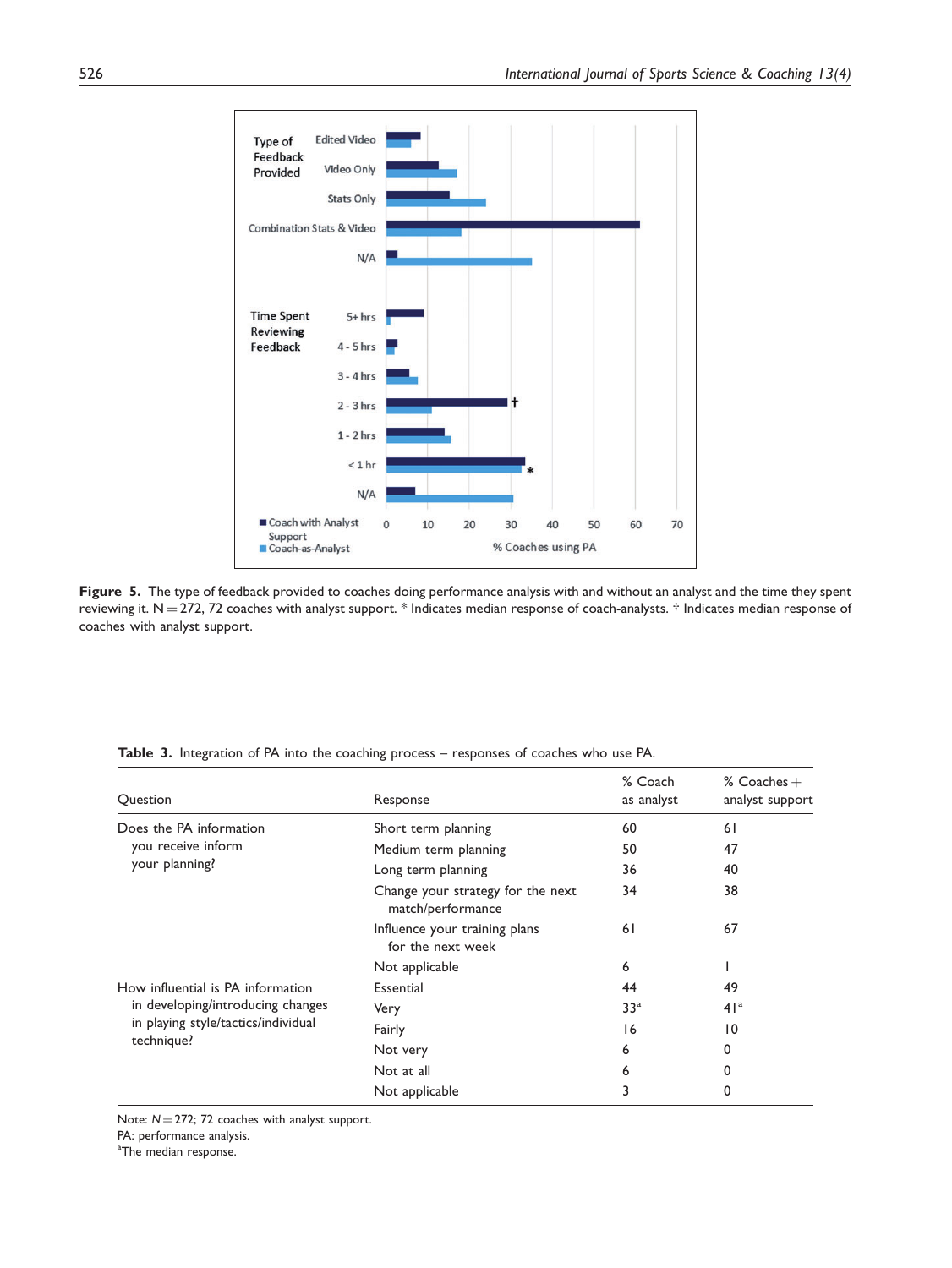

Figure 6. Frequency that performance analysis informs the content of training sessions for coaches using performance analysis with and without analysis support.  $N = 272$ , 72 coaches with analyst support. (rarely, 2–3 times per season; occasionally, 4–6 times per year; often, 4–5 times per month).



Figure 7. The percentage of coaches rating performance analysis as important to essential, to them and their NGB  $N = 272$ .

coach-as-analysts spend many hours analysing and consistently using PA to inform training, while some coaches with analyst-support rarely integrate PA findings with training. Thus, we submit the concept of a spectrum or continuum of engagement. This concept is supported by smaller scale studies such as Wright et al., $^{17}$  whose survey found that only 32% had access to a performance analyst. Sarmento, Bradley and Travassos $27$  recent study of six elite futsal coaches found only one with a performance analyst. The others were using data collected by a member of their technical staff specialising in PA (i.e. coach-as-analyst). As the first large scale survey of a broad mix of elite and participation coaches, the findings establish a benchmark for future assessment of coach use of PA in Ireland and beyond.

#### Profile of coaches

We have identified a number of factors which differentiate where a coach will place on the spectrum. The key indicators are level of qualification, access to resources, experience and the level of performer coached. Coaches using no formal analysis are typically Level 1 qualified with less than 10 years' experience. They coach at club level for less than 10 h a week and do not receive any payment. The statistically significant median profile for the 'coach-as-analyst' group is similar however they are likely to receive expenses, be qualified at Level 2 and to be coaching high performance age grade athletes. At the end of the spectrum, coaches with analyst-support are typically Level 2+ qualified, have  $10+$  years' experience, coach high performance senior or elite athletes and hold full or part time roles.

The Level 2 NGB qualification was a key distinguisher between those coaches using and not using PA. For performance coaches, this may be reflective of a juncture in their career where they have gained sufficient experience to have access to more talented athletes and increased resources. The identification of the Level 2 award as a threshold is important to coach education designers as it provides an opportunity to target material and support to the development of the necessary PA expertise at this level. It also defines the target audience for those designing and delivering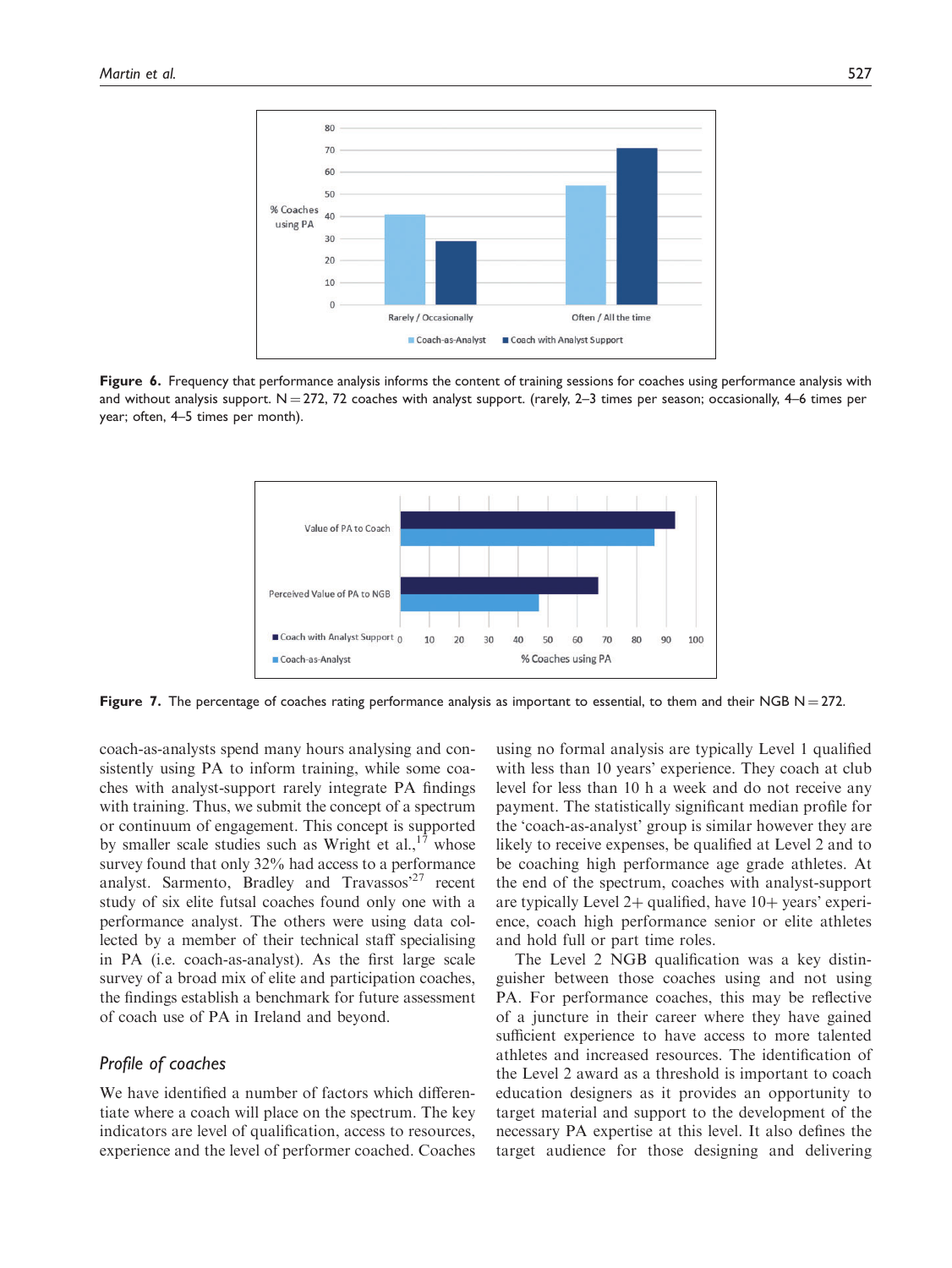| Theme            | <b>Barrier</b>                                                                   | % Coaches no<br>formal analysis | $%$ coach-<br>as-analyst | $%$ Coaches $+$<br>analyst support | P value |
|------------------|----------------------------------------------------------------------------------|---------------------------------|--------------------------|------------------------------------|---------|
| Knowledge        | I would like to know more in order to progress <sup>a</sup>                      | 32                              | 15                       | 13                                 | 0.00    |
| Cost             | Cost of software <sup>a</sup>                                                    | 23                              | 58                       | 70                                 | 0.00    |
|                  | Cost of hardware <sup>a</sup>                                                    | 17                              | 40                       | 52                                 | 0.00    |
|                  | Cost of personnel <sup>a</sup>                                                   | 12                              | 39                       | 40                                 | 0.00    |
| Time             | Time taken to complete analysis (tasks too<br>long/arduous) <sup>a</sup>         | 12                              | 31                       | 25                                 | < 0.001 |
|                  | Lack of time available to interpret and analyse<br>information <sup>a</sup>      | 17                              | 30                       | 29                                 | < 0.001 |
|                  | Time lost from training/practice to feed back<br>the information                 | 8                               | 16                       | 13                                 |         |
| Personnel issues | Can't find someone to do it                                                      | 9                               | 15                       | 15                                 |         |
|                  | Players' responsiveness to video has been<br>overly negative <sup>a</sup>        | 0                               | 6                        | 7                                  | < 0.001 |
|                  | Other members of the support teams<br>responsiveness to feedback                 | 3                               | 4                        |                                    |         |
| Other resources  | Availability of equipment i.e. laptop, PC's, screen <sup>a</sup>                 | 13                              | 26                       | 22                                 | < 0.002 |
|                  | Availability of appropriate room/space to hold<br>feedback sessions <sup>a</sup> | 2                               | 7                        | 13                                 | < 0.001 |
| Value/nature of  | Usability of the information provided                                            | 3                               | 8                        |                                    |         |
| information      | Reliability of the information provided                                          | 0                               | 3                        | 3                                  |         |
|                  | Concern over information overload <sup>a</sup>                                   | 6                               | $\overline{13}$          | 18                                 | < 0.005 |
|                  | Concern over analysis as a distraction                                           |                                 | 10                       | 6                                  |         |
|                  | Don't consider that the analysis adds value                                      |                                 | 0                        | 0                                  |         |
| N/A              | Not applicable                                                                   | 40                              | 4                        | 0                                  |         |

Table 4. Barriers to expanding and progressing their use of PA – responses from all coaches.

Note:  $N = 538$ . No PA 266, coach as analyst 200, coaches with analyst support 72. P values relate to Chi-Squared test. PA: performance analysis.

<sup>a</sup>Statistical significance.

continuing professional development of coaches in the PA field.

### PA practice among Irish coaches: use and integration of PA

A novel characteristic of this study is the comparison of the PA practices of coaches with and without analystsupport. Comparing their practices to those identified in the literature as being indicative of the systematic use of PA in professional settings<sup>14,17,26</sup> allows us evaluate to some extent, the nature of PA use within the two cohorts that emerged in our study. When coaches have access to analyst-support, the volume of core PA elements (edited video, statistical feedback) is increased to a level similar to those of the professional coaches in Wright et al.'s<sup>17</sup> survey. The coach-as-analyst cohort had significantly less access to opposition analyses and motivational compilations, potentially due to the time taken to prepare this type of feedback vs. the lack of time that group identified as a key barrier later in the survey.

Video plays a fundamental role in PA practice in three ways. It acts as the gold standard in verifying the reliability of any data collected.<sup>28</sup> Video allows coaches and athletes figure out 'why' and 'how' performance occurred through qualitative analysis<sup>2</sup> and it is often integral to feeding information back to athletes.<sup>29</sup> Regular access to video is suggestive of coaches using PA systematically. The fact that only 40% of our coach-as-analysts cohort receive video regularly suggests that their PA use in general is not systematic. As 71% of coaches with analyst-support have regular access to video, a significant distinction is evident between the two cohorts. The majority (93%) of elite coaches surveyed by Wright et al.,  $17$  and 73% of the US swim coaches responding to Mooney and colleagues<sup>15</sup> reported regular access to video however it is not known from these studies which coaches had access to formal analyst-support.

Computerised sports analysis software is acknowledged as the most efficient method of observing performance,<sup>30</sup> and its use is common practice in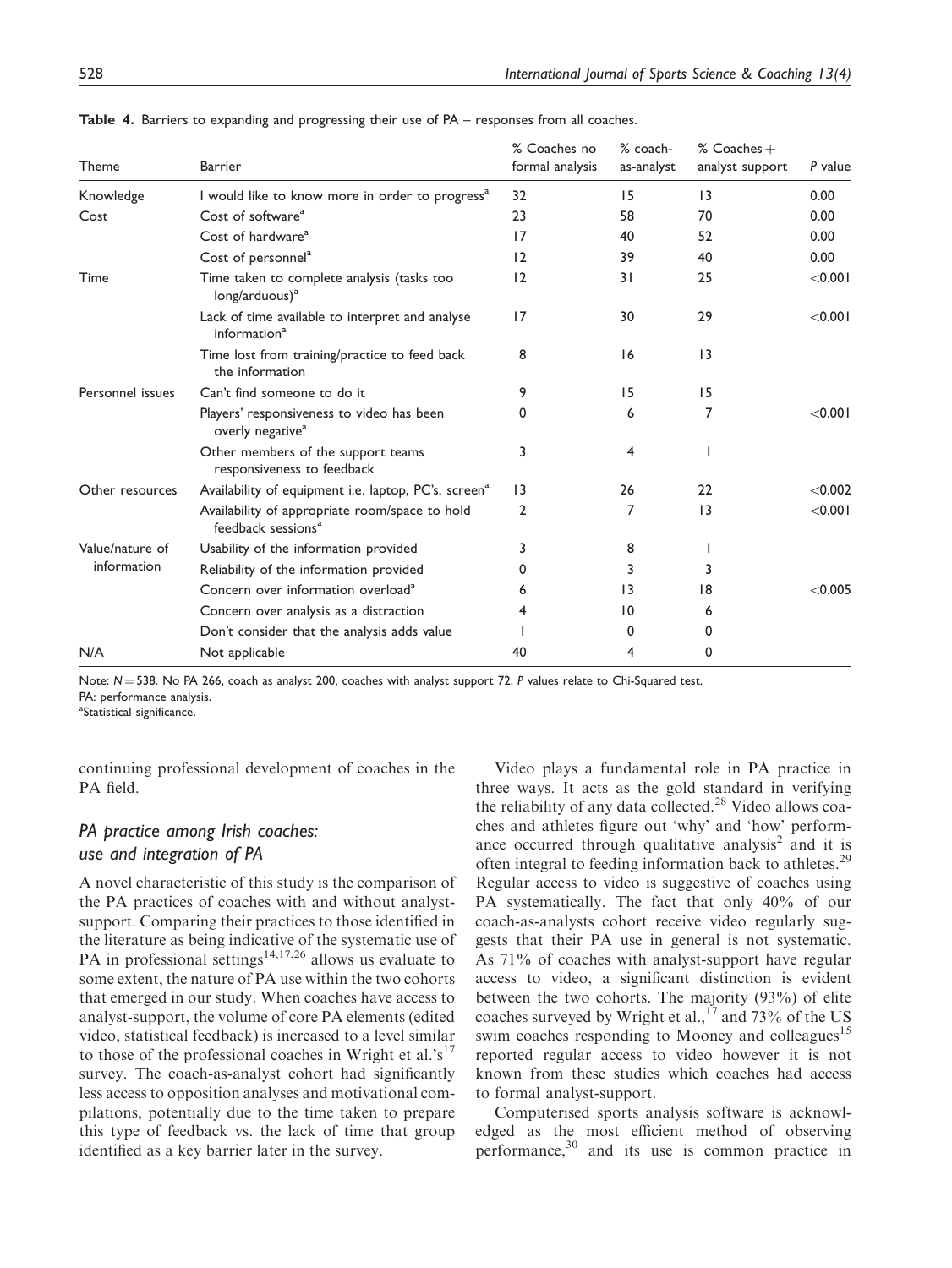professional PA systems.<sup>12</sup> The gap in use of computerised analysis software between coach-as-analyst  $(40\%)$  and coaches with analyst-support  $(96\%)$ , is further evidence of differing PA practices between the cohorts. Cost is a critical factor in this, as indicated later, and this is substantiated by the predominance of hand notation and free video editing software tools. The move towards mobile computing $31$  is reflected in the study as 36% of coaches used 'app' based technology and 5% accessed the power of multi-faceted web based platforms, for example, Sprongo. In general, the use of 'apps' was not significantly linked to any profile factor, cohort of the spectrum, or major sports grouping, perhaps indicating their versatility and universal appeal.

The use of the term 'analyst-support' to describe coaches with access to an analyst was carefully chosen. The evidence reveals that many of the coachas-analyst cohort (65%) have access to some feedback in the form of video or statistics which was not provided by an analyst; one basketball coach reported that the match video was taken by a parent of an athlete. Perhaps this falls under the broader umbrella of 'PA support', a term increasingly prevalent in literature.<sup>25,26</sup> The phrase, PA support, is currently undefined and could mean anything from an injured player notating stats, to an analyst immersed in managing and delivering PA information and feedback within a high performance team. As previously identified by Carling and colleagues, $32$  there is a need to define what 'PA support' means from its simplest function to the most complex roles of applied performance analysts in various high performance environments.

Time spent reviewing video and statistical feedback is another potential indicator of systematic analysis and this study found a significant difference between the coaches with and without analyst-support. The coach-as-analysts had considerably less material to review and spent less than an hour doing so. Coaches with analyst-support more often had access to quantitative information combined with video  $(61\%)$  and spent a median 3–4 h reviewing it. A complex qualitative analysis of the 'why and how' of performance takes time<sup>2</sup> and our findings suggest that this process is in place for the coaches with analystsupport, as illustrated in recent case studies.<sup>6,9</sup> The support of an analyst may also potentially enhance how messages are received by athletes as Nelson et al., suggest that most respect is afforded to coaches who ''Invested considerable amounts of time and energy into the development of slick and well-organised presentations that included edited video clips and had clear links to the objectives of training sessions"<sup>7</sup> (p.26). From the demographic data it is clear that this cohort of coaches with analyst-support are more likely to be in part or full-time paid coaching roles and thus may have more time to invest in the process.

Another potential indicator of systematic use of PA is its role in planning. $33$  Our findings indicate that PA makes some impact on planning; however, this is mostly short-term. Changes in performance are generally affected through strategies implemented in practice sessions.<sup>30</sup> There appears to be a conflict between how influential coaches claim PA is on changing performance, and how much they actually use it to inform training sessions. Although 77% of coach-as-analysts felt it was very important to essential to changing style or technique, just over half used PA regularly to inform training, This may be indicative of occasional use of PA and when used it is influential e.g. at specific times of the season or preparation for particularly important events. Alternatively, it may be the case that coaches do not have sufficient opportunity to analyse data and fully recognise the implications of the information. Where access to a greater volume of information is evident in the coaches with analyst-support cohort, 70% of coaches used PA regularly to inform the content of training and 91% felt it very influential/ essential to affecting change. This suggests that coaches with analyst-support are integrating PA in a more systematic fashion into their practice than their coach-as-analyst peers.

#### Value of PA to coaches

The vast majority of coaches using PA (86%) valued it as 'important to essential' to their practice. The finding is consistent with the positive ratings and assessments of PA by coaches in similar investigations<sup>10,11,16,17</sup> thus building on the body of evidence indicating that coaches value PA as a key tool in their practice. Indeed 94% of coaches using PA indicated that they would like to use more. There was a considerable difference in how coaches valued PA and their estimation of how their organisations valued it. Given that these findings are coaches' perception of administrators' attitude towards PA, further research is warranted to explore the actual opinions of sports administrators. However, these findings pose an interesting challenge for PA as a discipline when approximately 40% of coaches felt their organisation both in Ireland and the  $UK^{17}$  view PA as 'not very important' in terms of how it is resourced. Lack of knowledge of how PA can be integrated into coaching is identified as a barrier to PA use in this study. This lack of knowledge potentially extends to sports administrators and may be reflective of the difficulty PA has in expressing or promoting its value as a support service. Indeed it has been written that PA, 'defies accurate, or unambiguous definition''.<sup>34</sup> Its interdisciplinary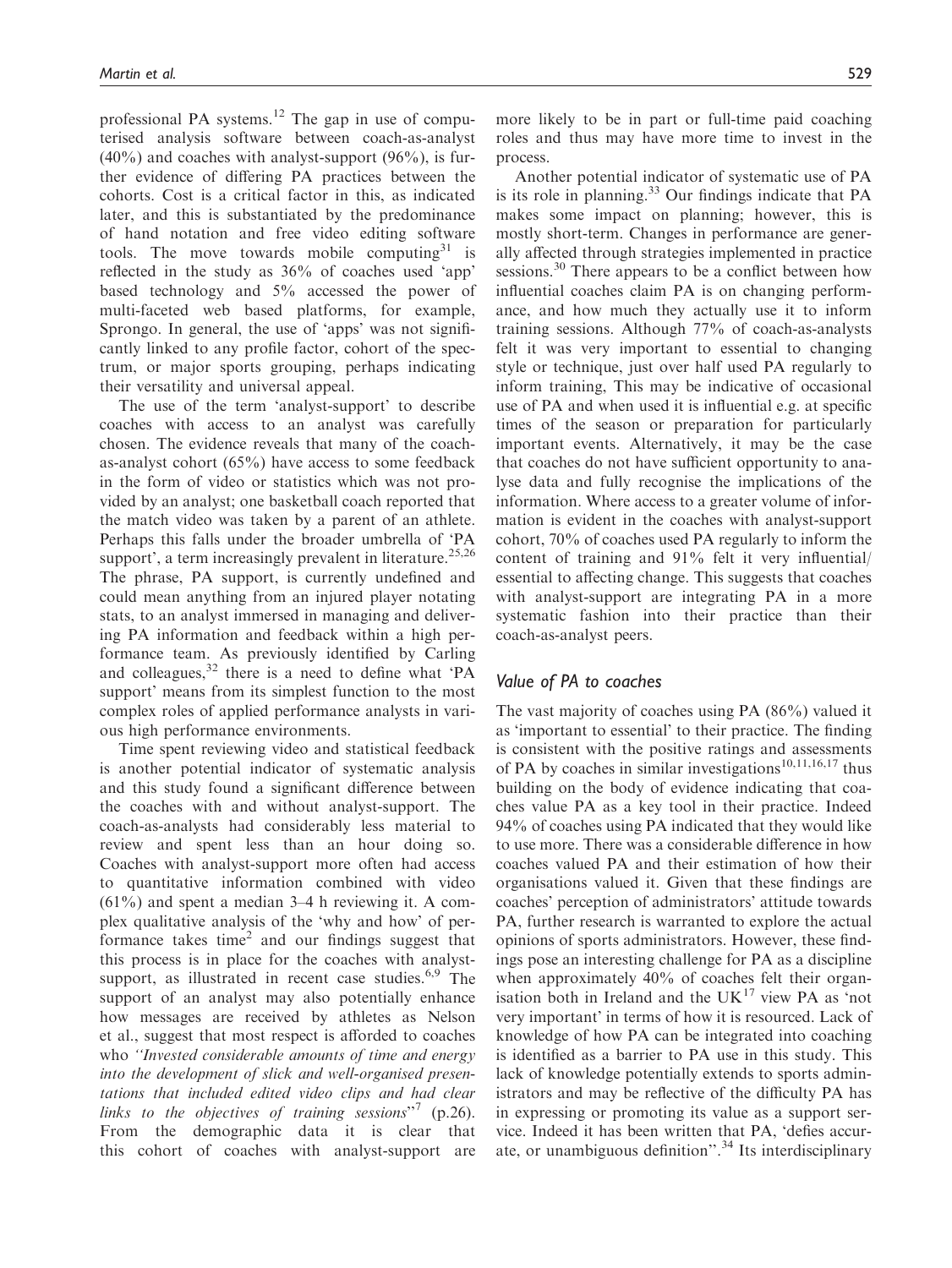#### Barriers to use of PA

value to coaches and athletes.

The numbers responding to this survey confirmed anecdotal evidence of considerable interest in PA among Irish coaches, thus an investigation into the barriers to using or expanding use of PA was an important aspect of the study. Findings reveal the principal barrier for those using no formal analysis is knowledge, whereas cost (of software, hardware and personnel) and time are more significant barriers for coaches who are actually using PA. This research builds on previous findings which identified these factors as barriers impacting  $\overline{PA}$  practices.<sup>15,17</sup> It is apparent that the analysis process constructed by a coach is strongly influenced by their resources and skill set. While it is challenging to address cost barriers, it may be worthwhile for coaches to invest time in upskilling to maximise the efficiency of their analysis processes.

The majority of coaches (86%) indicated they would like training on how to integrate PA effectively into their coaching, suggesting considerable demand for coach education in the discipline. However there is a disconnect between their responses when asked if they want training (92% coaches with analyst-support) and if they felt knowledge was a barrier to their use of PA (13% coaches with analyst-support). This gap may be reflective of coaches who genuinely want to learn more but when training is offered do not prioritise it as they feel they have sufficient knowledge to get by. It highlights the importance of building high quality PA content into existing formal coaching qualifications and the provision of 'bite-sized' learning opportunities in PA as continuing professional development for coaches.

#### Limitations

Surveys are a cost-efficient research tool that facilitate the collection of a greater breadth of information than is possible with other research methods. They are an excellent precursor for planning further, more targeted studies. The data generated from our survey achieved both of these goals, but we are cognisant of some of the limitations inherent in our study. Firstly, we can assume that only those respondents who care about PA are likely to have taken the time to participate in the study, thus creating a responder bias. We know nothing of why the non-responders chose not participate. Secondly, many of the questions were closedended which requires us to question the validity of the responses i.e. it is possible that not all participants were met with the answer that was relevant to them.

Additionally, the two questions that we added to the Wright et al., <sup>17</sup> tool on barriers to PA use and PA training needs were piloted with a small group of coaches, but were not explicitly validated. Finally, the way that people rank categories such as 'very important' vs. 'important' can be rather subjective. While we acknowledge these limitations, we feel that they are offset by the size of our cohort and the fact that we are knowingly presenting a 'snap-shot' of information at a moment in time, and have been careful not to attribute causal relationships within our data. Further investigations informed by this study are required to tease out the interesting associations that we have observed to date.

#### Conclusions and future directions

The results of this survey show a spectrum of engagement with PA in a broad population of coaches. Almost half of coaches used no formal PA, citing knowledge, time and cost as the main barriers. It is not known whether they would use PA if these barriers were removed. Within PA users, two groups were identified, those with and without access to analyst-support. Many of the coaches with analyst-support incorporated practices consistent with the systematic integration of PA in professional contexts. This was significantly different from the practices of 'coach-as-analysts' who generally did not have regular access to video or computerised analysis software, spent less time analysing and did not use PA to inform training on a regular basis, suggesting sub-optimal use of PA. Given that this group accounted for three quarters of all PA users, further investigation into strategies to maximise the PA practices of coach-as-analysts is warranted.

The findings have implications for coach educators by identifying the formal Level 2 NGB qualification as a threshold for the use of PA. This should encourage coach education designers to target material and support for the development of PA expertise that caters for the potentially differing needs of both cohorts of users. It is possible that coach-as-analysts may need more practical and technical support to physically collect and deliver valid and reliable performance information in the most efficient way possible. Coaches engaging analyst-support may need assistance in defining roles, building relationships, developing appropriate analysis systems, interpreting information and directing feedback. The key point is that the analysis process will be different for coaches at different points on the spectrum. Research is warranted to identify the tasks, relationships and skill set required for a coach to deliver PA effectively alone or in collaboration with an analyst. Further investigation into the applied interface of coaches and analysts may assist in providing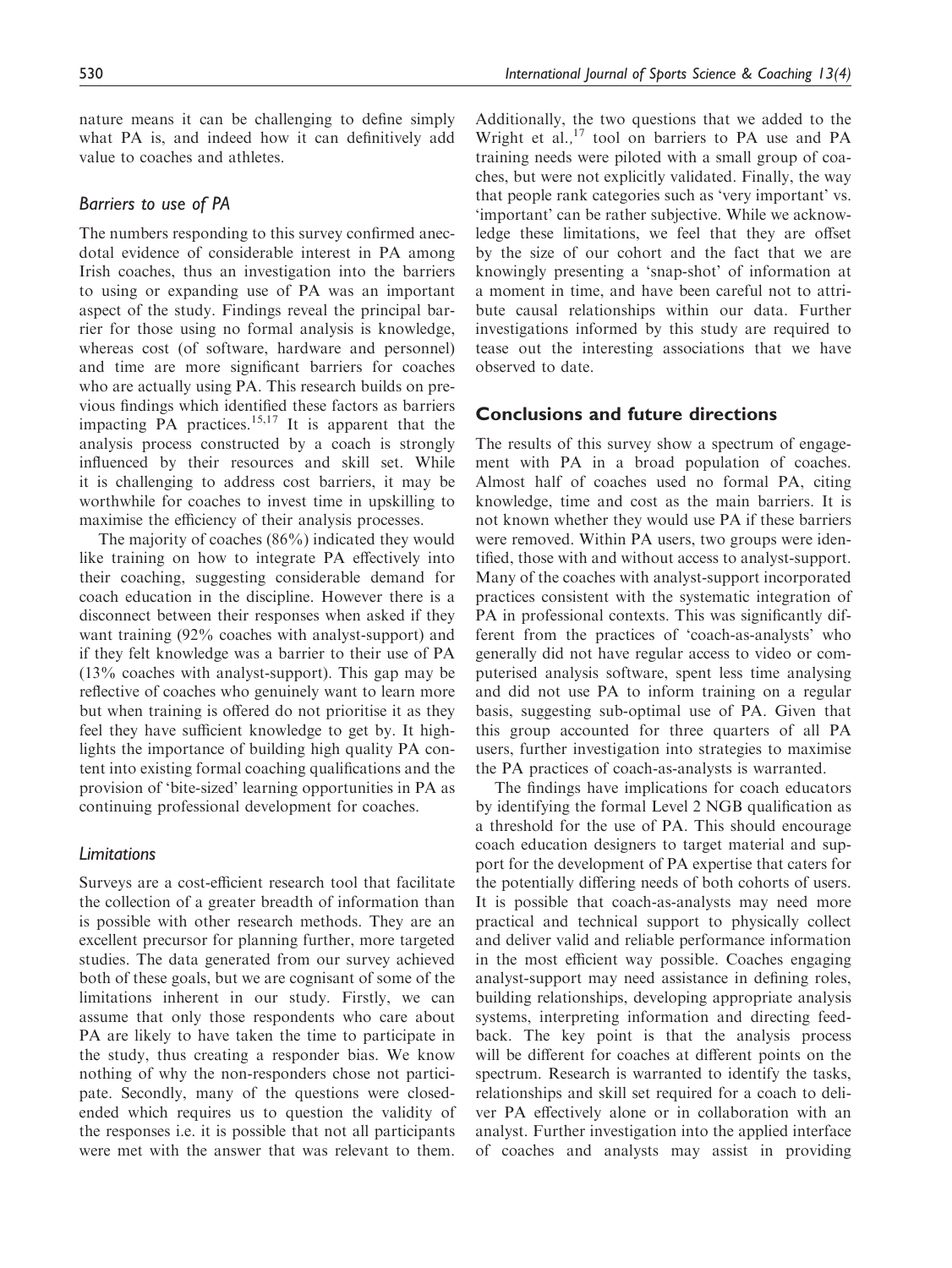conceptual clarity which is currently lacking.<sup>32</sup> If performance analysts are considered to be part of the sports science service, it follows that their work should be based upon a professional framework. Research to examine an 'analysis process,' the factors which influence it, how it is intertwined with the coaching process and how it is supported by sports administrators would be informative.

#### Acknowledgements

The authors wish to acknowledge staff in Coaching Ireland for facilitating the distribution of this survey.

#### Declaration of Conflicting Interests

The author(s) declared no potential conflicts of interest with respect to the research, authorship and/or publication of this article.

#### Funding

The author(s) received no financial support for the research, authorship and/or publication of this article.

#### **References**

- 1. Franks I, Goodman D and Miller G. Analysis of performance: qualitative or quantitative. Sci Period Res Technol Sport 1983; March: 1–8.
- 2. O'Donoghue PG. An introduction to performance analysis of sport. London: Routledge, 2015.
- 3. Robertson K. Observation, analysis and video. Leeds: The National Coaching Foundation, 1999.
- 4. Collins DJ, Trower J and Curickshank A. Coaching high performance athletes and the high performance team. In: Sotiriadou P and De Bosscher V (eds) Managing high performance sport. London: Routledge, 2013, pp.205–220.
- 5. Groom R and Nelson L. The application of video-based performance analysis in the coaching process. In: Protrac P, Gilbert W and Denison J (eds) Routledge handbook of sports coaching. London: Routledge, 2013, pp.96–105.
- 6. Groom R, Cushion CJ and Nelson LJ. Analysing coach– athlete 'talk in interaction'within the delivery of videobased performance feedback in elite youth soccer. Qual Res Sport Exerc Health 2012; 4: 439–458.
- 7. Nelson LJ, Potrac P and Groom R. Receiving videobased feedback in elite ice-hockey: a player's perspective. Sport Educ Soc 2014; 19: 19–40.
- 8. Taylor WG, Potrac P, Nelson LJ, et al. An elite hockey player's experiences of video-based coaching: a poststructuralist reading. Int Rev Sociol Sport 2015; 52: 112–125.
- 9. Booroff M, Nelson L and Potrac P. A coach's political use of video-based feedback: a case study in elite-level academy soccer. J Sports Sci 2016; 34: 116–124.
- 10. Groom R and Cushion CJ. Using of video based coaching with players: a case study. Int J Perform Anal Sport 2005; 5: 40–46.
- 11. Blaze A, Atkinson G, Harwood C, et al. Prevalence and perceptions of performance analysis in the English

Premier Association Football League. In: Performance analysis of sport V. Cardiff: Centre for Performance Analysis, University of Wales Institute, 2004, pp.79–83.

- 12. Wright C, Atkins S, Jones B, et al. The role of performance analysts within the coaching process: Performance Analysts Survey 'The role of performance analysts in elite football club settings.'. Int J Perform Anal Sport 2014; 13: 240–261.
- 13. Reeves MJ and Roberts SJ. Perceptions of performance analysis in elite youth football. Int J Perform Anal Sport 2013; 13: 200–211.
- 14. Francis J and Jones G. Elite rugby union players perceptions of performance analysis. Int J Perform Anal Sport 2014; 14: 188–207.
- 15. Mooney R, Corley G, Godfrey A, et al. Analysis of swimming performance: perceptions and practices of USbased swimming coaches. J Sports Sci 2015; 34(11): 1–9.
- 16. Butterworth AD, Turner DJ and Johnstone JA. Coaches' perceptions of the potential use of performance analysis in badminton. Int J Perform Anal Sport 2012; 12: 452–467.
- 17. Wright C, Atkins S and Jones B. An analysis of elite coaches' engagement with performance analysis services (match, notational analysis and technique analysis). Int J Perform Anal Sport 2012; 12: 436–451.
- 18. Jenkins RE, Morgan L and O'Donoghue P. A case study into the effectiveness of computerised match analysis and motivational videos within the coaching of a league netball team. Int J Perform Anal Sport 2007; 7: 59-80.
- 19. Martin D, Cassidy D and O'Donoghue P The effectiveness of performance analysis in elite Gaelic football. World Congress of Performance Analysis of Sport, 2004.
- 20. O'Donoghue PG. Research methods for sports performance analysis. New York; London: Routledge, 2010.
- 21. Groom R, Cushion C and Nelson L. The delivery of video-based performance analysis by England Youth Soccer Coaches: towards a grounded theory. J Appl Sport Psychol 2011; 23: 16–32.
- 22. Booroff M, Nelson L and Potrac P. A coach's political use of video-based feedback: a case study in elite-level academy soccer. J Sports Sci 2016; 34: 116–124.
- 23. Bampouras TM, Cronin C and Miller PK. Performance analytic processes in elite sport practice: an exploratory investigation of the perspectives of a sport scientist, coach and athlete. Int J Perform Anal Sport 2012; 12: 468–483.
- 24. McArdle S, Martin D, Lennon A, et al. Exploring debriefing in sports: a qualitative perspective. J Appl Sport Psychol 2010; 22: 320–332.
- 25. O'Donoghue PG and Mayes A. Performance analysis, feedback and communication in coaching. In: McGarry T, O'Donoghue PG and Sampaio J (eds) Routledge handbook of sports performance analysis. London: Routledge, 2013, pp.155–164.
- 26. Wright C, Carling C and Collins D. The wider context of performance analysis and it application in the football coaching process. Int J Perform Anal Sport 2014; 14: 709–733.
- 27. Sarmento H, Bradley P and Travassos B. The transition from match analysis to intervention: optimising the